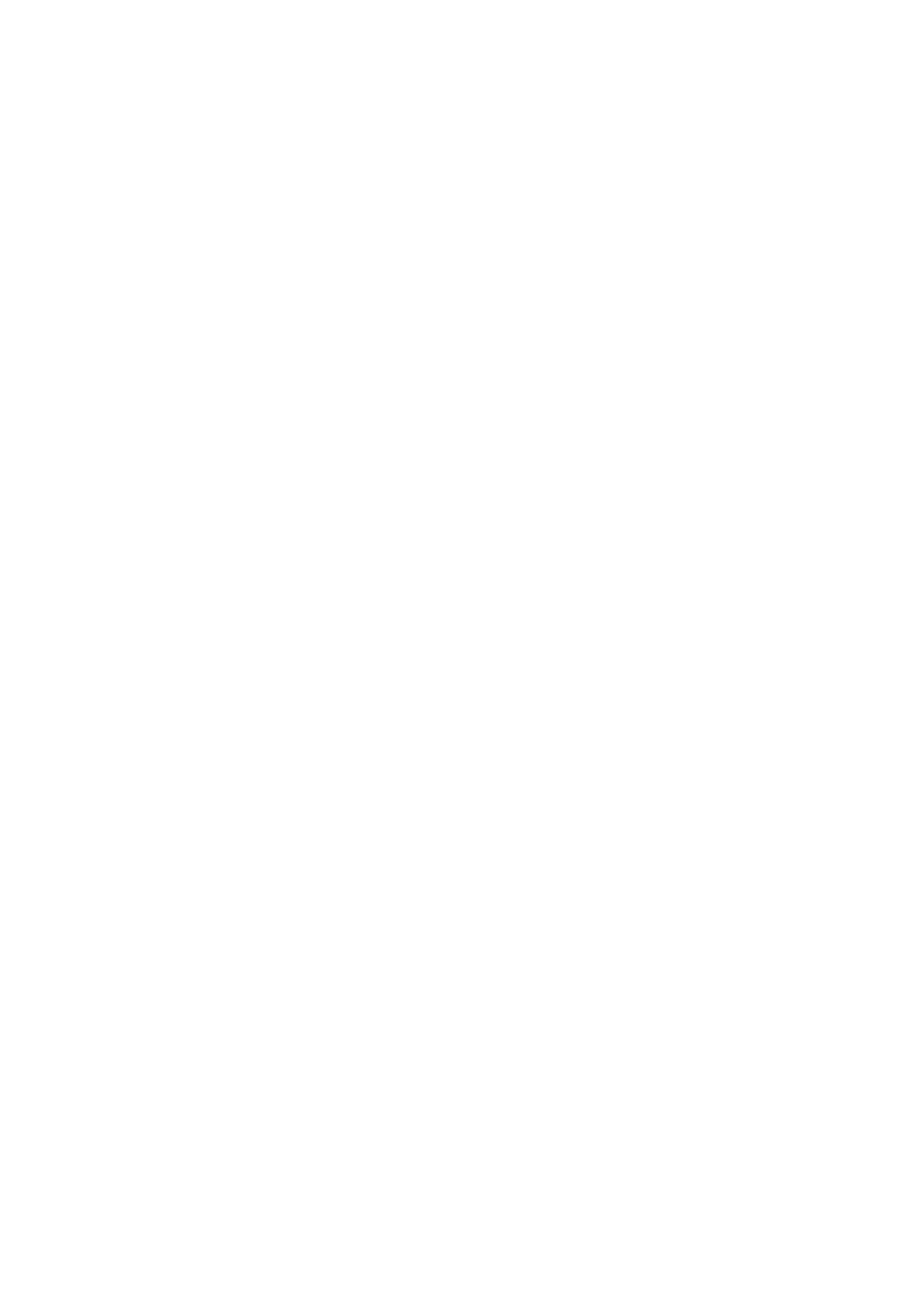## **Appendix**

### **List of Chairpersons of the Governing Body of the ILO**

| Mr Arthur FONTAINE                      | France <sup>1</sup>         | 1919-31     |
|-----------------------------------------|-----------------------------|-------------|
| Mr Ernest MAHAIM                        | Belgium $1$                 | 1931-32     |
| <b>Sir Atul CHATTERJEE</b>              | India $1$                   | 1932-33     |
| Mr C.V. BRAMSNAES                       | Denmark <sup>2</sup>        | 1933–34     |
| Mr Giuseppe de MICHELIS                 | Italy $1$                   | 1934-35     |
| Mr Walter RIDDELL                       | Canada <sup>1</sup>         | 1935-36     |
| Mr Jaromir NECAS                        | Czechoslovakia <sup>2</sup> | 1936-37     |
| Mr (later Sir) Frederick LEGGETT        | United Kingdom <sup>1</sup> | 1937-38     |
| Mr Paal BERG                            | Norway <sup>2</sup>         | 1938-39     |
| Mr Carter GOODRICH                      | United States <sup>1</sup>  | 1939-45     |
| Mr (later Sir) Guildhaume MYRDDIN-EVANS | United Kingdom <sup>1</sup> | 1945–47     |
| Mr Luis ALVARADO                        | Peru $2$                    | 1947-48     |
| Mr Shamaldharee LALL                    | India $1$                   | 1948-49     |
| Mr Léon-Eli TROCLET                     | Belgium <sup>2</sup>        | 1950-51     |
| Mr Paul RAMADIER                        | France <sup>1</sup>         | $1951 - 52$ |
| Mr Fernando CISTERNAS                   | Chile $^2$                  | 1952        |
| Mr Fernando GARCIA OLDINI               | Chile $^2$                  | 1953        |
| Mr A.M. MALIK                           | Pakistan <sup>2</sup>       | 1953-54     |
| Mr Roberto AGO                          | Italy $1$                   | 1954-55     |
| Mr Arthur H. BROWN                      | Canada <sup>1</sup>         | 1955–56     |
| Sir Guildhaume MYRDDIN-EVANS            | United Kingdom <sup>1</sup> | 1956–57     |
| Mr Emilio CALDERON PUIG                 | Mexico $2$                  | 1957-58     |
| Mr Júlio A. BARBOZA-CARNEIRO            | Brazil <sup>2</sup>         | 1958-59     |
| Mr Ernst MICHANEK                       | Sweden <sup>2</sup>         | 1959-60     |
| Mr George C. LODGE                      | United States <sup>1</sup>  | 1960–61     |
| Mr S.T. MERANI                          | India $1$                   | $1961 - 62$ |
| Mr Alexandre PARODI                     | France $1$                  | $1962 - 63$ |
| Mr Emilio CALDERON PUIG                 | Mexico <sup>2</sup>         | 1963-64     |
| Mr George V. HAYTHORNE                  | Canada <sup>1</sup>         | 1964-65     |
| Mr Oumar Baba DIARRA                    | Mali <sup>2</sup>           | 1965-66     |
| Mr Morio AOKI                           | Japan $1$                   | 1966-67     |
| Mr Roberto AGO                          | Italy $1$                   | 1967-68     |
| Mr George L.P. WEAVER                   | United States <sup>1</sup>  | 1968-69     |
| Mr Héctor GROS ESPIELL                  | Uruguay <sup>2</sup>        | 1969-70     |
| Mr S.O. KOKU                            | Nigeria <sup>2</sup>        | 1970–71     |
| Mr Umarjadi NJOTOWIJONO                 | Indonesia <sup>2</sup>      | 1971-72     |
| Mr John MAINWARING                      | Canada <sup>1</sup>         | 1972-73     |
|                                         |                             |             |

<sup>1</sup> One of the States of chief industrial importance.

<sup>2</sup> Elected State.